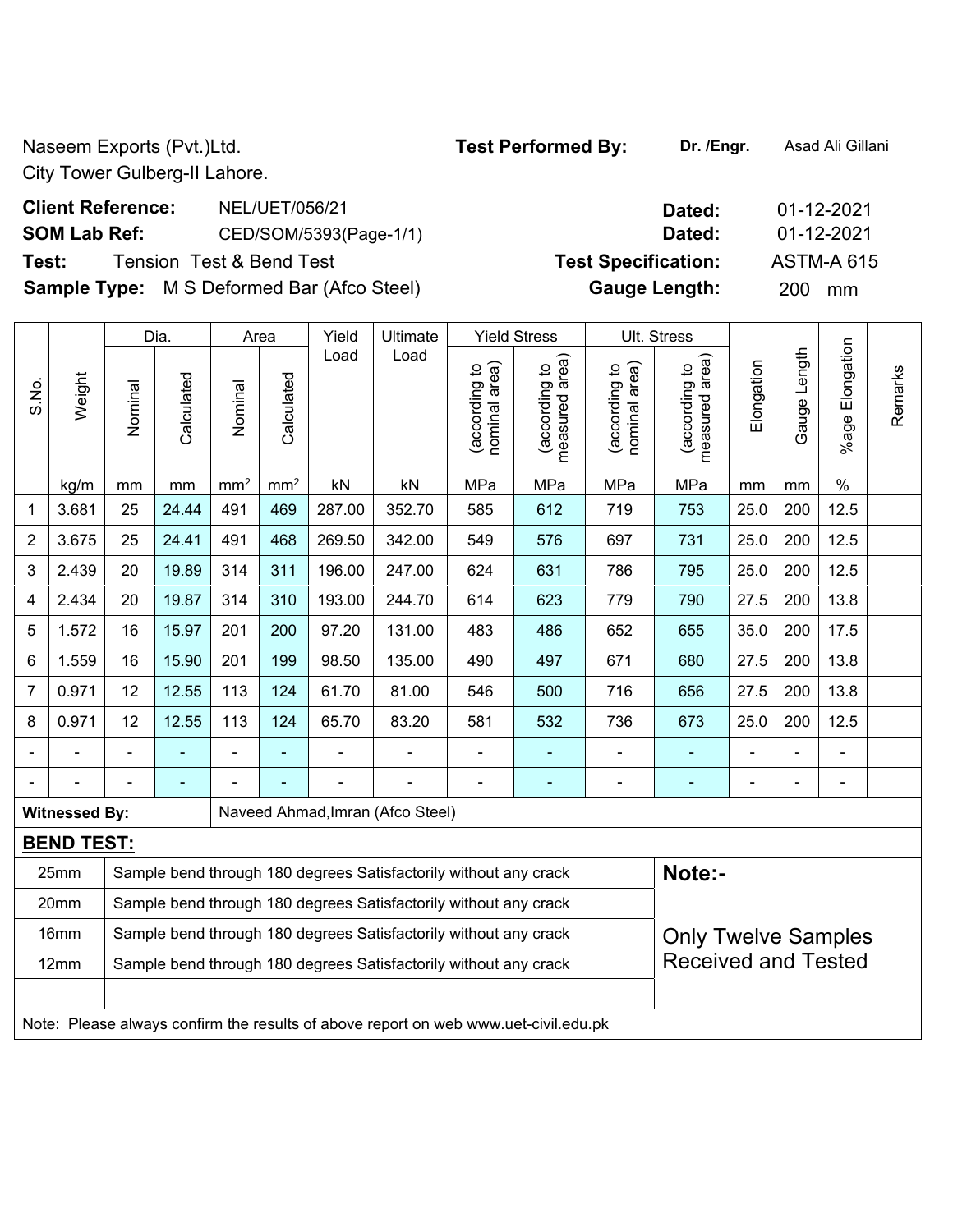Babar Ali **Babar Ali Rest Performed By:** Dr. /Engr. **Asad Ali Gillani** 

Const. Manager,Guarantee Engineer (Pvt) Ltd (Beaconhouse School System TNS 2 Gulberg Lahore)

| <b>Client Reference:</b>             | TNS/GE/ST/001            | Dated:                     | 30-11-2021        |
|--------------------------------------|--------------------------|----------------------------|-------------------|
| <b>SOM Lab Ref:</b>                  | CED/SOM/5394(Page-1/1)   | Dated:                     | 01-12-2021        |
| Test:                                | Tension Test & Bend Test | <b>Test Specification:</b> | <b>ASTM-A 615</b> |
| <b>Sample Type:</b> M S Deformed Bar |                          | <b>Gauge Length:</b>       | 200<br>mm         |

|                |                      | <b>Yield Stress</b><br>Ult. Stress<br>Dia.<br>Yield<br>Ultimate<br>Area |            |               |                 |        |                                                                                     |                                |                                 |                                |                                 |            |              |                 |         |
|----------------|----------------------|-------------------------------------------------------------------------|------------|---------------|-----------------|--------|-------------------------------------------------------------------------------------|--------------------------------|---------------------------------|--------------------------------|---------------------------------|------------|--------------|-----------------|---------|
| S.No.          | Weight               | Nominal                                                                 | Calculated | Nominal       | Calculated      | Load   | Load                                                                                | nominal area)<br>(according to | (according to<br>measured area) | nominal area)<br>(according to | measured area)<br>(according to | Elongation | Gauge Length | %age Elongation | Remarks |
|                | kg/m                 | mm                                                                      | mm         | $\text{mm}^2$ | mm <sup>2</sup> | kN     | kN                                                                                  | MPa                            | MPa                             | MPa                            | MPa                             | mm         | mm           | $\frac{0}{0}$   |         |
| 1              | 2.193                | 20                                                                      | 18.85      | 314           | 279             | 125.70 | 173.50                                                                              | 400                            | 451                             | 552                            | 622                             | 42.5       | 200          | 21.3            |         |
| $\overline{2}$ | 2.211                | 20                                                                      | 18.94      | 314           | 282             | 130.70 | 178.70                                                                              | 416                            | 464                             | 569                            | 635                             | 37.5       | 200          | 18.8            |         |
| 3              | 0.860                | 12                                                                      | 11.81      | 113           | 110             | 51.70  | 70.00                                                                               | 457                            | 472                             | 619                            | 639                             | 35.0       | 200          | 17.5            |         |
| 4              | 0.891                | 12                                                                      | 12.03      | 113           | 114             | 54.50  | 76.70                                                                               | 482                            | 480                             | 678                            | 676                             | 37.5       | 200          | 18.8            |         |
| 5              | 0.980                | 12                                                                      | 12.61      | 113           | 125             | 60.70  | 81.50                                                                               | 537                            | 487                             | 721                            | 653                             | 27.5       | 200          | 13.8            |         |
| 6              | 0.974                | 12                                                                      | 12.57      | 113           | 124             | 60.20  | 81.20                                                                               | 532                            | 486                             | 718                            | 655                             | 30.0       | 200          | 15.0            |         |
| $\overline{7}$ | 1.013                | 12                                                                      | 12.82      | 113           | 129             | 70.20  | 87.20                                                                               | 621                            | 544                             | 771                            | 676                             | 30.0       | 200          | 15.0            |         |
| 8              | 0.992                | 12                                                                      | 12.68      | 113           | 126             | 66.20  | 82.50                                                                               | 585                            | 524                             | 729                            | 653                             | 30.0       | 200          | 15.0            |         |
|                |                      |                                                                         |            | ÷             | ÷               |        |                                                                                     | $\blacksquare$                 | ÷,                              | ÷,                             |                                 |            |              |                 |         |
|                |                      |                                                                         |            |               |                 |        |                                                                                     |                                |                                 |                                |                                 |            |              | $\blacksquare$  |         |
|                | <b>Witnessed By:</b> |                                                                         |            |               |                 |        | Muhammad Ali Khan (Asst. Manager, Clint: TNS-02)                                    |                                |                                 |                                |                                 |            |              |                 |         |
|                | <b>BEND TEST:</b>    |                                                                         |            |               |                 |        |                                                                                     |                                |                                 |                                |                                 |            |              |                 |         |
|                | 20mm                 |                                                                         |            |               |                 |        | Sample bend through 180 degrees Satisfactorily without any crack                    |                                |                                 |                                | Note:-                          |            |              |                 |         |
|                | 12mm                 |                                                                         |            |               |                 |        | Sample bend through 180 degrees Satisfactorily without any crack                    |                                |                                 |                                |                                 |            |              |                 |         |
|                | 12mm                 |                                                                         |            |               |                 |        | Sample bend through 180 degrees Satisfactorily without any crack                    |                                |                                 |                                | <b>Only Twelve Samples</b>      |            |              |                 |         |
|                | 12mm                 |                                                                         |            |               |                 |        | Sample bend through 180 degrees Satisfactorily without any crack                    |                                |                                 |                                | <b>Received and Tested</b>      |            |              |                 |         |
|                |                      |                                                                         |            |               |                 |        | Note: Please always confirm the results of above report on web www.uet-civil.edu.pk |                                |                                 |                                |                                 |            |              |                 |         |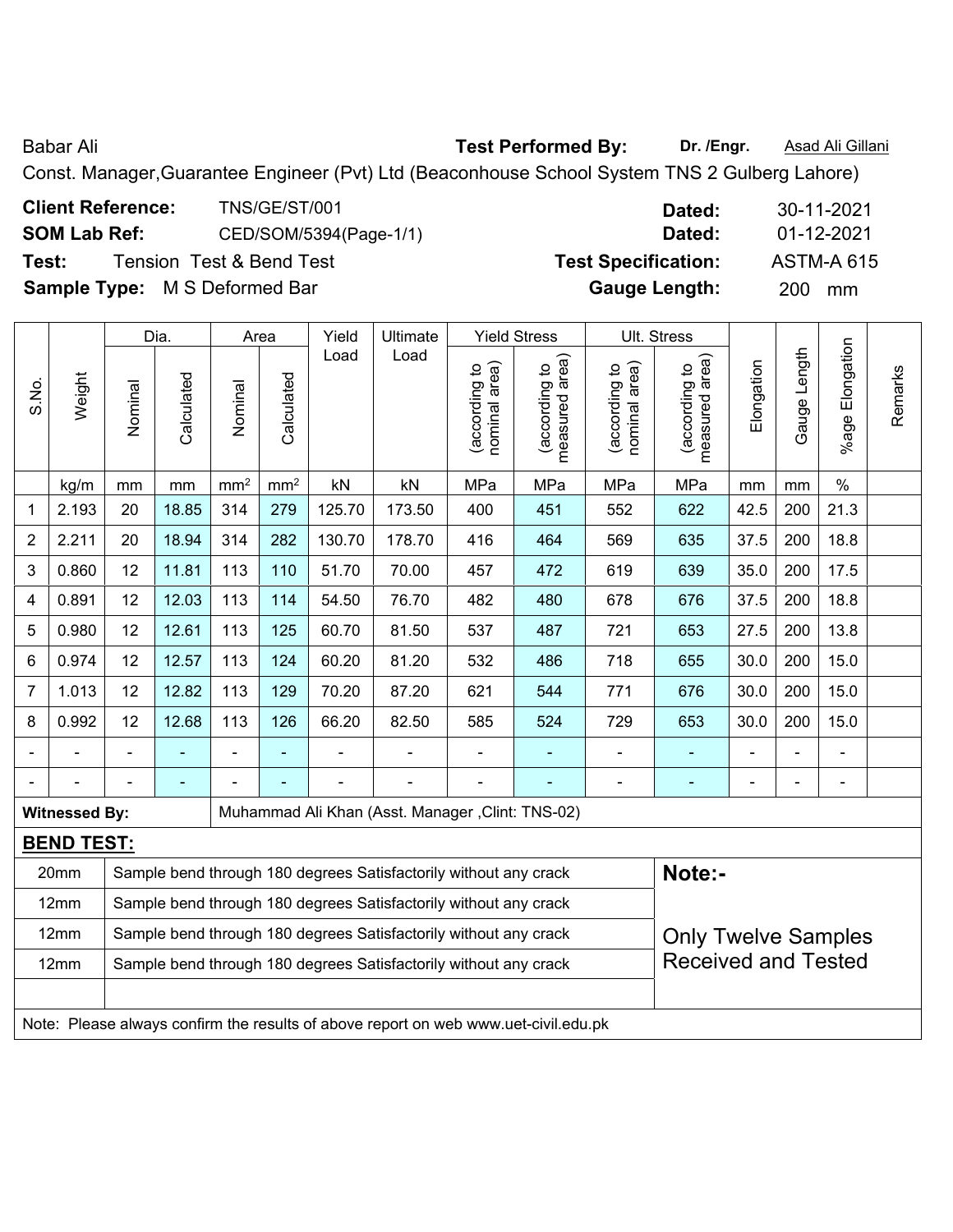Abdul Ghafar **Test Performed By:** Dr. /Engr. **Asad Gillani Abdul Ghafar** 

PM Liberty Builders.( Const. Of Zee Avenue-Ramada Hotel & Suites 17-A Cooper Rd,Lahore)

## **Client Reference:** ST/UET/2021130

**Dated:** 30-11-2021 **Dated:** 01-12-2021

**Test:** Tension Test & Bend Test **Test Specification:** ASTM-A-615 **Gauge Length:** 8 inch **Sample Type:** Deformed Bar (Mughal)

| <b>SOM Lab</b> |                |
|----------------|----------------|
| Ref:           | 5391(Page-1/1) |
| Dated:         | 01-12-2021     |

Dia. | Area | Yield | Ultimate | Yield Stress | Ult. Stress **Elongation** Gauge Length **Calculated** Load Load (according to nominal area) (according to measured area) (according to nominal area) (according to measured area)

|                |                      |                          | Dia.           |                 | Area                     | Yield          | Ultimate                                                                            |                                | Yield Stress                    |                               | UII. Stress                     |                |                |                 |         |
|----------------|----------------------|--------------------------|----------------|-----------------|--------------------------|----------------|-------------------------------------------------------------------------------------|--------------------------------|---------------------------------|-------------------------------|---------------------------------|----------------|----------------|-----------------|---------|
| S.No.          | Weight               | Nominal                  | Calculated     | Nominal         | Calculated               | Load           | Load                                                                                | (according to<br>nominal area) | measured area)<br>(according to | nominal area)<br>according to | measured area)<br>(according to | Elongation     | Gauge Length   | %age Elongation | Remarks |
|                | lb/ft                | $\#$                     | in             | in <sup>2</sup> | in <sup>2</sup>          | Tons           | Tons                                                                                | psi                            | psi                             | psi                           | psi                             | in             | in             | $\%$            |         |
| 1              | 0.670                | $\overline{4}$           | 0.501          | 0.20            | 0.197                    | 7.46           | 8.99                                                                                | 82290                          | 83540                           | 99150                         | 100660                          | 0.80           | 8.0            | 10.0            |         |
| $\overline{2}$ | 0.667                | $\overline{4}$           | 0.500          | 0.20            | 0.196                    | 7.84           | 9.45                                                                                | 86440                          | 88210                           | 104200                        | 106330                          | 1.00           | 8.0            | 12.5            |         |
| 3              | 0.666                | $\overline{4}$           | 0.500          | 0.20            | 0.196                    | 7.87           | 9.40                                                                                | 86780                          | 88550                           | 103640                        | 105760                          | 0.90           | 8.0            | 11.3            |         |
| $\blacksquare$ | ÷                    | $\blacksquare$           | $\blacksquare$ | $\blacksquare$  | $\blacksquare$           | ÷              | $\blacksquare$                                                                      | $\blacksquare$                 | ÷                               | $\blacksquare$                | $\blacksquare$                  | $\blacksquare$ | $\overline{a}$ | ÷,              |         |
|                | $\blacksquare$       | $\blacksquare$           | $\blacksquare$ | $\blacksquare$  | $\overline{\phantom{a}}$ | ä,             | ÷.                                                                                  | $\blacksquare$                 | ÷                               | $\blacksquare$                | $\blacksquare$                  | $\blacksquare$ | ÷,             | $\blacksquare$  |         |
|                |                      |                          | ÷,             | $\blacksquare$  | $\blacksquare$           | ä,             | ÷.                                                                                  | $\blacksquare$                 | $\blacksquare$                  | $\blacksquare$                | $\blacksquare$                  | ÷              | $\blacksquare$ | ä,              |         |
|                |                      |                          |                | ÷               |                          |                | $\overline{a}$                                                                      |                                |                                 | Ē,                            |                                 |                | $\blacksquare$ | $\blacksquare$  |         |
|                |                      |                          |                | $\blacksquare$  |                          | $\overline{a}$ | ÷                                                                                   |                                |                                 | Ē,                            | $\overline{\phantom{0}}$        | $\blacksquare$ | $\frac{1}{2}$  | $\blacksquare$  |         |
|                |                      | $\blacksquare$           | ÷              | $\blacksquare$  |                          | $\blacksquare$ | $\blacksquare$                                                                      | $\blacksquare$                 | $\overline{\phantom{a}}$        | $\overline{a}$                | $\blacksquare$                  | Ē,             | $\frac{1}{2}$  | $\blacksquare$  |         |
|                |                      | $\blacksquare$           | $\blacksquare$ | $\blacksquare$  |                          | ä,             | ÷.                                                                                  | $\blacksquare$                 | $\blacksquare$                  | ä,                            | $\blacksquare$                  | $\blacksquare$ | $\blacksquare$ | $\blacksquare$  |         |
|                | <b>Witnessed By:</b> |                          |                |                 |                          |                | Billal Ashraf (34104-41417541)                                                      |                                |                                 |                               |                                 |                |                |                 |         |
|                | <b>BEND TEST:</b>    |                          |                |                 |                          |                |                                                                                     |                                |                                 |                               |                                 |                |                |                 |         |
|                | #4                   |                          |                |                 |                          |                | Sample bend through 180 degrees Satisfactorily without any crack                    |                                |                                 |                               | Note:-                          |                |                |                 |         |
|                |                      |                          |                |                 |                          |                |                                                                                     |                                |                                 |                               |                                 |                |                |                 |         |
|                |                      | <b>Only Four Samples</b> |                |                 |                          |                |                                                                                     |                                |                                 |                               |                                 |                |                |                 |         |
|                |                      |                          |                |                 |                          |                |                                                                                     |                                |                                 |                               | <b>Received and Tested</b>      |                |                |                 |         |
|                |                      |                          |                |                 |                          |                |                                                                                     |                                |                                 |                               |                                 |                |                |                 |         |
|                |                      |                          |                |                 |                          |                | Note: Please always confirm the results of above report on web www.uet-civil.edu.pk |                                |                                 |                               |                                 |                |                |                 |         |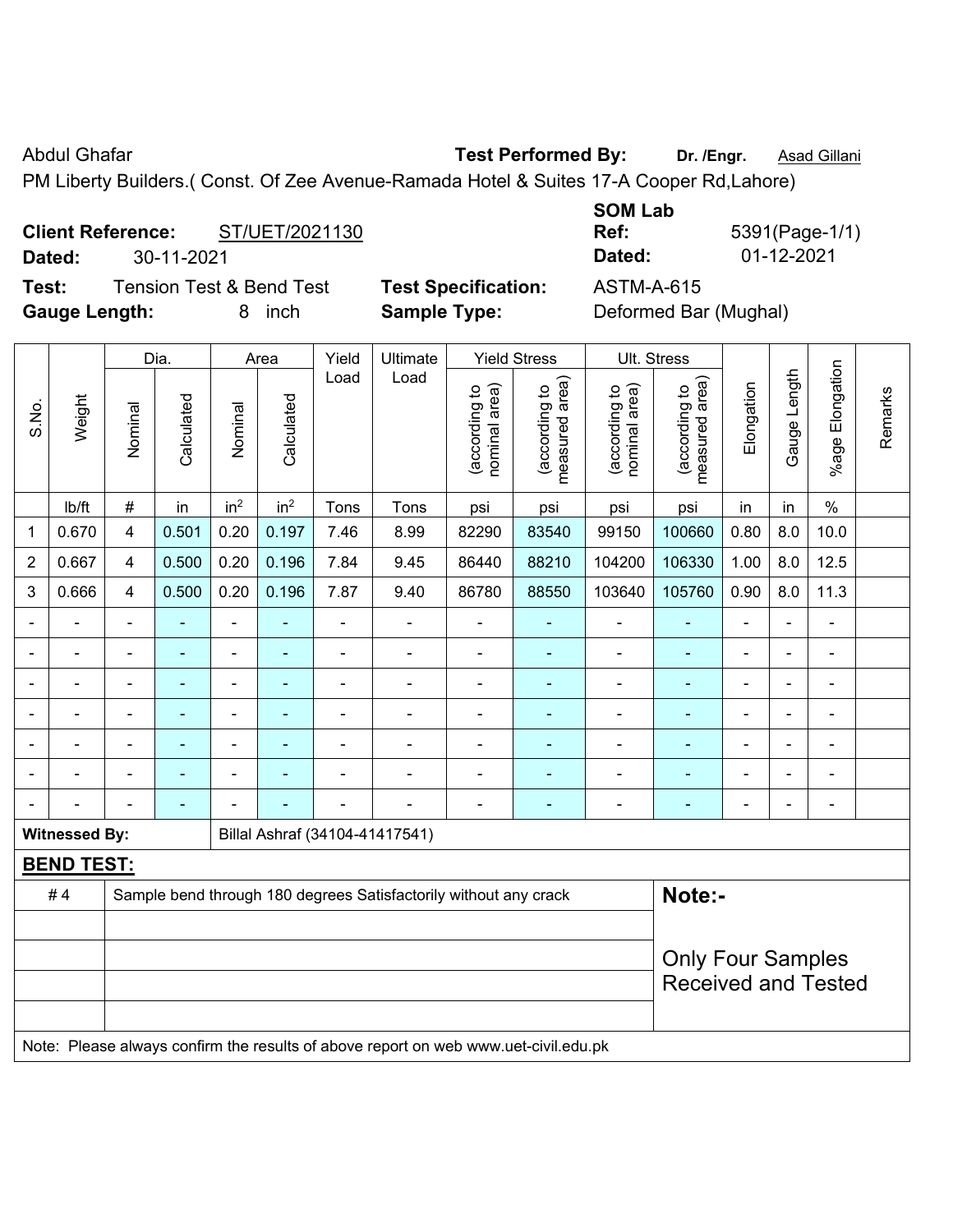GRAINS **Test Performed By:** Dr. /Engr. **Asad Gillani** 

Plot # 1580-1571,Tarogil Rd Adda Plot Raiwind Road,Lahore (Quba,Divine Gardens)

| <b>Client Reference:</b> |            | Nil                                 |                            | <b>SOM LAD</b><br>Ref: | 5392(Page-1/1) |
|--------------------------|------------|-------------------------------------|----------------------------|------------------------|----------------|
| Dated:                   | 26-11-2021 |                                     |                            | Dated:                 | 01-12-2021     |
| Test:                    |            | <b>Tension Test &amp; Bend Test</b> | <b>Test Specification:</b> | ASTM-A-615             |                |
| <b>Gauge Length:</b>     |            | inch<br>8.                          | <b>Sample Type:</b>        | Deformed Bar           |                |

|                |                      |                                                       | Dia.                   |                 | Area                     | Yield                 | Ultimate                                                                            |                                | <b>Yield Stress</b>                         |                                | Ult. Stress                     |                |                |                          |         |
|----------------|----------------------|-------------------------------------------------------|------------------------|-----------------|--------------------------|-----------------------|-------------------------------------------------------------------------------------|--------------------------------|---------------------------------------------|--------------------------------|---------------------------------|----------------|----------------|--------------------------|---------|
| S.No.          | Weight               | Nominal                                               | Calculated             | Nominal         | Calculated               | Load                  | Load                                                                                | nominal area)<br>(according to | (according to<br>neasured area)<br>measured | nominal area)<br>(according to | measured area)<br>(according to | Elongation     | Gauge Length   | %age Elongation          | Remarks |
|                | lb/ft                | $\#$                                                  | in                     | in <sup>2</sup> | in <sup>2</sup>          | Tons                  | Tons                                                                                | psi                            | psi                                         | psi                            | psi                             | in             | in             | $\%$                     |         |
| $\mathbf 1$    | 0.668                | 4                                                     | 0.500                  | 0.20            | 0.196                    | 7.51                  | 9.17                                                                                | 82850                          | 84540                                       | 101170                         | 103230                          | 1.00           | 8.0            | 12.5                     |         |
| $\overline{2}$ | 0.672                | 4                                                     | 0.501                  | 0.20            | 0.197                    | 7.44                  | 8.82                                                                                | 82060                          | 83310                                       | 97230                          | 98720                           | 1.00           | 8.0            | 12.5                     |         |
| $\blacksquare$ |                      | $\overline{\phantom{a}}$                              | $\blacksquare$         | ÷,              | $\overline{\phantom{a}}$ | $\blacksquare$        | $\blacksquare$                                                                      | $\blacksquare$                 | $\blacksquare$                              | $\blacksquare$                 | ٠                               | ä,             | $\blacksquare$ | $\blacksquare$           |         |
|                | $\blacksquare$       | $\blacksquare$                                        | $\blacksquare$         | $\blacksquare$  | $\blacksquare$           | ÷,                    | -                                                                                   | $\overline{\phantom{a}}$       | $\blacksquare$                              | $\blacksquare$                 | ٠                               | $\blacksquare$ | $\blacksquare$ | $\blacksquare$           |         |
|                |                      | $\blacksquare$                                        | ä,                     | $\blacksquare$  | $\blacksquare$           | L,                    | ÷.                                                                                  | ä,                             | $\blacksquare$                              | ä,                             | ä,                              | $\blacksquare$ |                | $\blacksquare$           |         |
|                |                      | -                                                     | $\blacksquare$         | $\blacksquare$  |                          |                       | $\blacksquare$                                                                      |                                | ٠                                           | $\blacksquare$                 | ÷                               |                |                | $\blacksquare$           |         |
|                |                      | Ē,                                                    |                        | $\blacksquare$  |                          |                       | ÷                                                                                   | Ē,                             |                                             | $\blacksquare$                 | Ē.                              | $\blacksquare$ | $\blacksquare$ |                          |         |
| $\blacksquare$ |                      | $\blacksquare$                                        | $\blacksquare$         | $\blacksquare$  | $\blacksquare$           | $\blacksquare$        | $\overline{a}$                                                                      | $\blacksquare$                 | ٠                                           | $\blacksquare$                 | $\overline{\phantom{0}}$        | $\blacksquare$ | $\blacksquare$ | $\overline{\phantom{0}}$ |         |
| $\blacksquare$ |                      | ä,                                                    | ۰                      | $\blacksquare$  | ÷                        | Ē,                    | $\overline{a}$                                                                      | $\blacksquare$                 | ٠                                           | $\blacksquare$                 | ۰                               | $\blacksquare$ | $\blacksquare$ | $\blacksquare$           |         |
| $\blacksquare$ |                      | $\blacksquare$                                        | $\blacksquare$         | ÷               |                          | ä,                    | $\overline{a}$                                                                      | $\blacksquare$                 | $\blacksquare$                              | $\overline{\phantom{a}}$       | $\blacksquare$                  | $\overline{a}$ | $\blacksquare$ | $\blacksquare$           |         |
|                | <b>Witnessed By:</b> |                                                       |                        |                 |                          | Muhammad Haziq Kamran |                                                                                     |                                |                                             |                                |                                 |                |                |                          |         |
|                | <b>BEND TEST:</b>    |                                                       |                        |                 |                          |                       |                                                                                     |                                |                                             |                                |                                 |                |                |                          |         |
|                |                      |                                                       | No Bend test performed |                 |                          |                       |                                                                                     |                                |                                             |                                | Note:-                          |                |                |                          |         |
|                |                      |                                                       |                        |                 |                          |                       |                                                                                     |                                |                                             |                                |                                 |                |                |                          |         |
|                |                      | <b>Only Two Samples</b><br><b>Received and Tested</b> |                        |                 |                          |                       |                                                                                     |                                |                                             |                                |                                 |                |                |                          |         |
|                |                      |                                                       |                        |                 |                          |                       | Note: Please always confirm the results of above report on web www.uet-civil.edu.pk |                                |                                             |                                |                                 |                |                |                          |         |

**SOM Lab**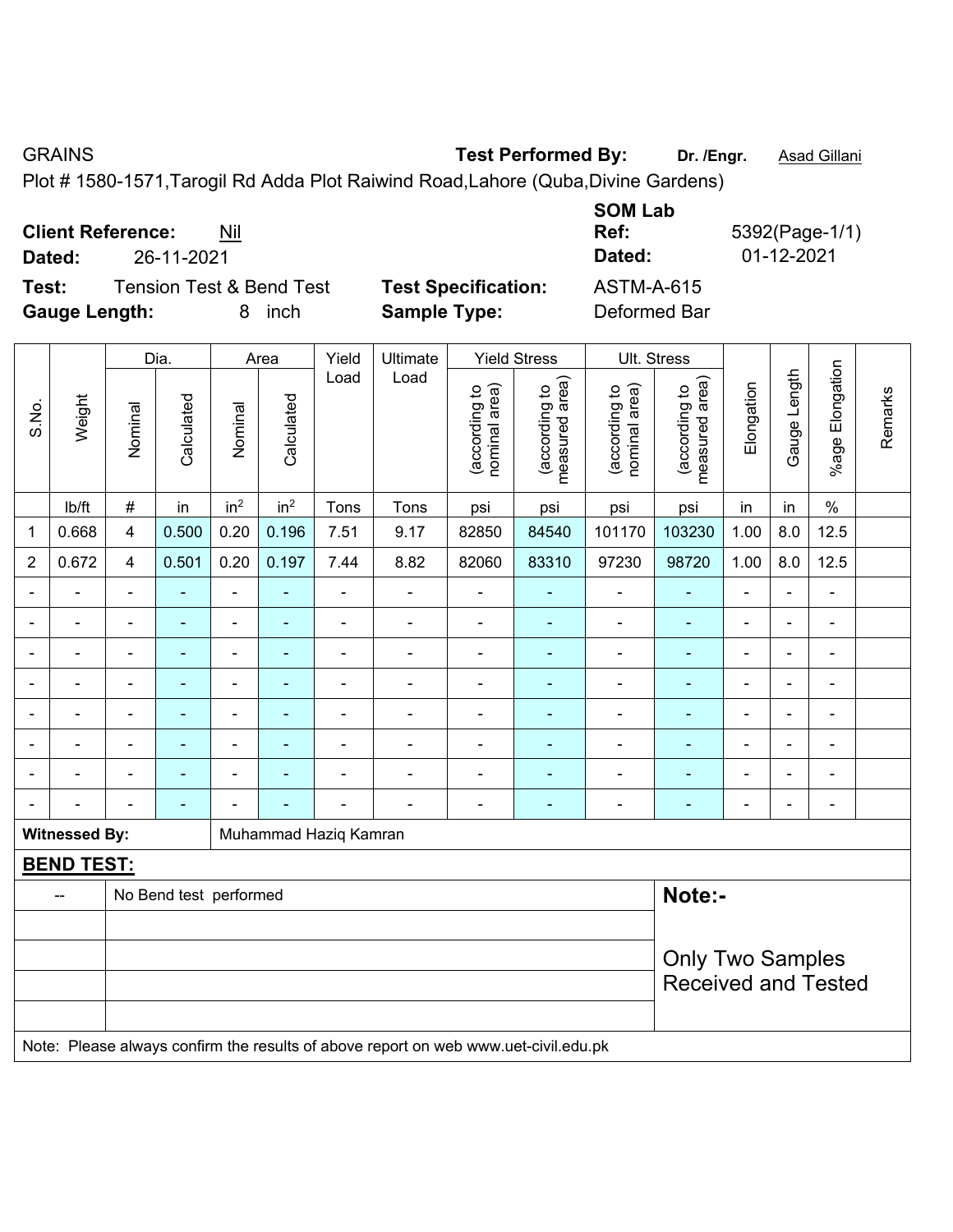Sub Divisional Officer, **Test Performed By:** Dr. /Engr. **Asad Gillani** 

Building Sub Division No.2,Lahore.(Const. of Garages & Proper Sewerage System In CDOL)

| <b>Client Reference:</b><br>928/SDO2nd,<br>19-11-2021<br>Dated: |                            | <b>SOM Lab</b><br>Ref:<br>Dated: | 5395(Page-1/1)<br>01-12-2021 |
|-----------------------------------------------------------------|----------------------------|----------------------------------|------------------------------|
| <b>Tension Test &amp; Bend Test</b><br>Test:                    | <b>Test Specification:</b> | ASTM-A-615                       |                              |
| <b>Gauge Length:</b><br>inch<br>8                               | <b>Sample Type:</b>        | Deformed Bar                     |                              |

|                |                   |                                                       | Dia.                                                             |                 | Area                     | Yield                    | Ultimate                                                                            |                                | <b>Yield Stress</b>             | Ult. Stress                    |                                 |                |              |                 |         |
|----------------|-------------------|-------------------------------------------------------|------------------------------------------------------------------|-----------------|--------------------------|--------------------------|-------------------------------------------------------------------------------------|--------------------------------|---------------------------------|--------------------------------|---------------------------------|----------------|--------------|-----------------|---------|
| S.No.          | Weight            | Nominal                                               | Calculated                                                       | Nominal         | Calculated               | Load                     | Load                                                                                | nominal area)<br>(according to | (according to<br>measured area) | nominal area)<br>(according to | (according to<br>measured area) | Elongation     | Gauge Length | %age Elongation | Remarks |
|                | lb/ft             | $\#$                                                  | in                                                               | in <sup>2</sup> | in <sup>2</sup>          | Tons                     | Tons                                                                                | psi                            | psi                             | psi                            | psi                             | in             | in           | $\frac{0}{0}$   |         |
| 1              | 1.426             | 6                                                     | 0.730                                                            | 0.44            | 0.419                    | 10.77                    | 16.48                                                                               | 54010                          | 56720                           | 82620                          | 86760                           | 1.10           | 8.0          | 13.8            |         |
| $\overline{2}$ | 1.430             | 6                                                     | 0.731                                                            | 0.44            | 0.420                    | 10.70                    | 16.72                                                                               | 53650                          | 56210                           | 83800                          | 87790                           | 1.30           | 8.0          | 16.3            |         |
| 3              | 0.677             | $\overline{4}$                                        | 0.503                                                            | 0.20            | 0.199                    | 5.15                     | 7.39                                                                                | 56770                          | 57050                           | 81500                          | 81910                           | 1.30           | 8.0          | 16.3            |         |
| 4              | 0.682             | $\overline{4}$                                        | 0.505                                                            | 0.20            | 0.200                    | 5.20                     | 6.88                                                                                | 57330                          | 57330                           | 75880                          | 75880                           | 0.90           | 8.0          | 11.3            |         |
|                |                   | $\blacksquare$                                        | ä,                                                               | ä,              |                          | $\blacksquare$           | $\blacksquare$                                                                      |                                |                                 | $\blacksquare$                 | $\blacksquare$                  | $\blacksquare$ | Ē,           | ä,              |         |
|                |                   |                                                       | $\blacksquare$                                                   |                 |                          | L,                       | ÷                                                                                   | ä,                             |                                 |                                | ä,                              |                |              | ä,              |         |
|                |                   | $\blacksquare$                                        |                                                                  |                 |                          |                          | $\blacksquare$                                                                      | $\blacksquare$                 |                                 | $\blacksquare$                 |                                 |                |              | L.              |         |
|                |                   | $\blacksquare$                                        |                                                                  |                 |                          |                          |                                                                                     | $\blacksquare$                 |                                 |                                |                                 |                |              | $\blacksquare$  |         |
| $\blacksquare$ |                   | ä,                                                    |                                                                  |                 |                          |                          |                                                                                     | $\blacksquare$                 |                                 |                                |                                 | $\blacksquare$ |              | ÷               |         |
| $\blacksquare$ |                   | $\blacksquare$                                        | $\blacksquare$                                                   | $\blacksquare$  | $\overline{\phantom{a}}$ | $\overline{\phantom{a}}$ | $\blacksquare$                                                                      | $\blacksquare$                 | $\blacksquare$                  | $\blacksquare$                 | $\blacksquare$                  | $\blacksquare$ | ÷            | $\blacksquare$  |         |
|                |                   |                                                       |                                                                  |                 |                          |                          |                                                                                     |                                |                                 |                                |                                 |                |              |                 |         |
|                | <b>BEND TEST:</b> |                                                       |                                                                  |                 |                          |                          |                                                                                     |                                |                                 |                                |                                 |                |              |                 |         |
|                | #6                |                                                       |                                                                  |                 |                          |                          | Sample bend through 180 degrees Satisfactorily without any crack                    |                                |                                 |                                | Note:-                          |                |              |                 |         |
|                | #4                |                                                       | Sample bend through 180 degrees Satisfactorily without any crack |                 |                          |                          |                                                                                     |                                |                                 |                                |                                 |                |              |                 |         |
|                |                   | <b>Only Six Samples</b><br><b>Received and Tested</b> |                                                                  |                 |                          |                          |                                                                                     |                                |                                 |                                |                                 |                |              |                 |         |
|                |                   |                                                       |                                                                  |                 |                          |                          | Note: Please always confirm the results of above report on web www.uet-civil.edu.pk |                                |                                 |                                |                                 |                |              |                 |         |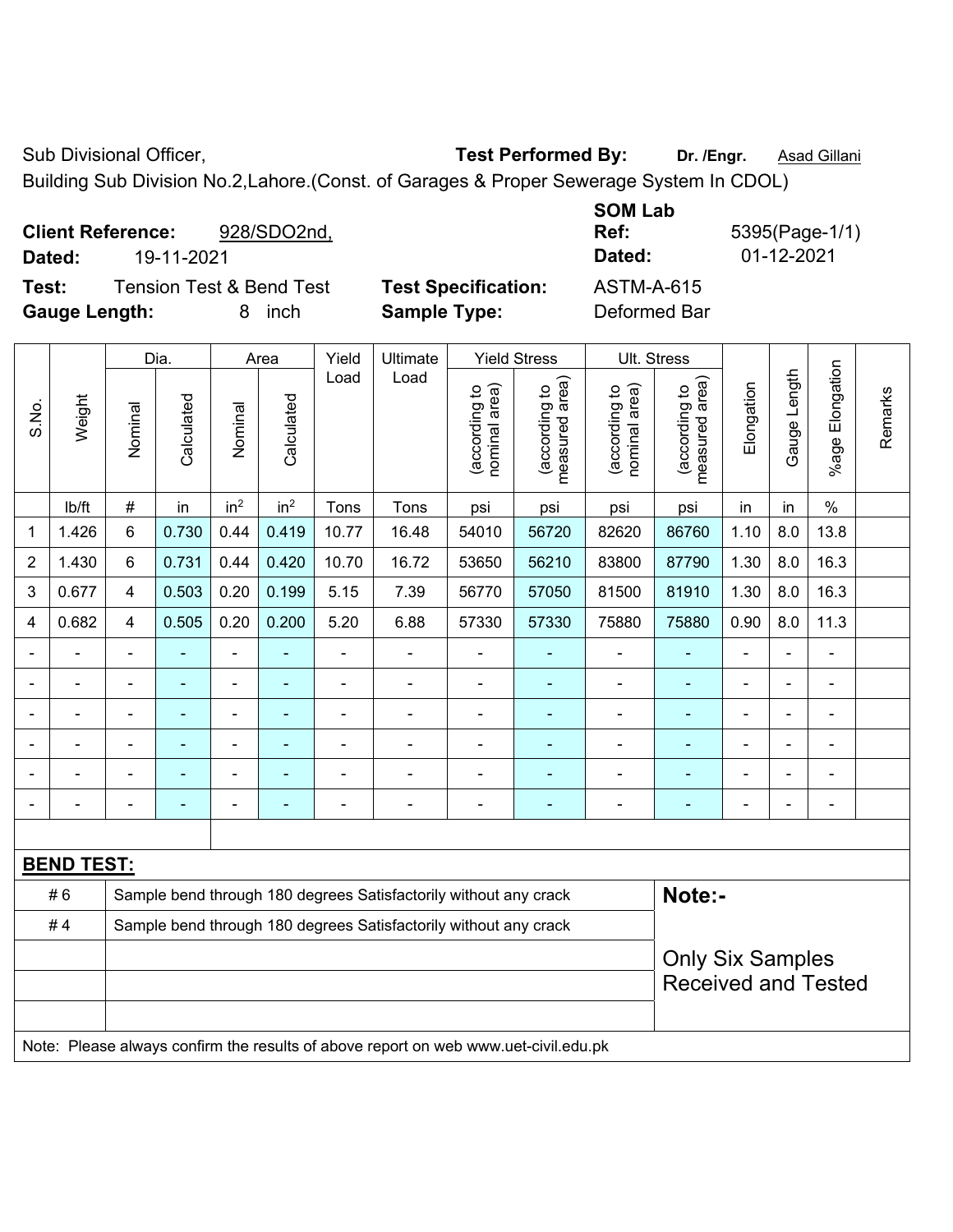Ravi Associates, **Test Performed By:** Dr. /Engr. **Asad Gillani** Care and Contract Development Care and Associates,

Proprietor,Lahore Cantt.(Project: 1x128 Airmen Barrach Is under Const at PAF Base Vehari)

| <b>Client Reference:</b><br>Nil |
|---------------------------------|
|---------------------------------|

**Test:** Tension Test & Bend Test **Test Specification:** ASTM-A-615 **Gauge Length:** 8 inch **Sample Type:** Deformed Bar

**SOM Lab Ref:** 5396(Page-1/1) **Dated:** 01-12-2021 **Dated:** 01-12-2021

|       |                   |                         | Dia.                   |                 | Area            | Yield | Ultimate                                                                            |                                | <b>Yield Stress</b>             | Ult. Stress                    |                                             |            |              |                       |         |
|-------|-------------------|-------------------------|------------------------|-----------------|-----------------|-------|-------------------------------------------------------------------------------------|--------------------------------|---------------------------------|--------------------------------|---------------------------------------------|------------|--------------|-----------------------|---------|
| S.No. | Weight            | Nominal                 | Calculated             | Nominal         | Calculated      | Load  | Load                                                                                | nominal area)<br>(according to | measured area)<br>(according to | nominal area)<br>(according to | (according to<br>neasured area)<br>measured | Elongation | Gauge Length | Elongation<br>$%$ age | Remarks |
|       | lb/ft             | $\#$                    | in                     | in <sup>2</sup> | in <sup>2</sup> | Tons  | Tons                                                                                | psi                            | psi                             | psi                            | psi                                         | in         | in           | $\%$                  |         |
| 1     | 2.596             | 8                       | 0.986                  | 0.79            | 0.763           | 26.01 | 33.51                                                                               | 72630                          | 75200                           | 93540                          | 96850                                       | 1.50       | 8.0          | 18.8                  |         |
| 2     | 2.603             | 8                       | 0.987                  | 0.79            | 0.765           | 25.66 | 33.40                                                                               | 71630                          | 73970                           | 93260                          | 96310                                       | 1.50       | 8.0          | 18.8                  |         |
| 3     | 1.630             | 6                       | 0.781                  | 0.44            | 0.479           | 18.86 | 23.45                                                                               | 94530                          | 86830                           | 117520                         | 107950                                      | 1.10       | 8.0          | 13.8                  |         |
| 4     | 1.620             | 6                       | 0.778                  | 0.44            | 0.476           | 18.88 | 23.50                                                                               | 94630                          | 87470                           | 117770                         | 108870                                      | 1.00       | 8.0          | 12.5                  |         |
| 5     | 1.016             | 5                       | 0.617                  | 0.31            | 0.299           | 10.77 | 13.20                                                                               | 76660                          | 79480                           | 93920                          | 97370                                       | 1.30       | 8.0          | 16.3                  |         |
| 6     | 1.017             | 5                       | 0.617                  | 0.31            | 0.299           | 10.77 | 13.17                                                                               | 76660                          | 79480                           | 93700                          | 97150                                       | 1.30       | 8.0          | 16.3                  |         |
| 7     | 0.655             | $\overline{\mathbf{4}}$ | 0.494                  | 0.20            | 0.192           | 6.98  | 9.07                                                                                | 77000                          | 80210                           | 100050                         | 104210                                      | 1.20       | 8.0          | 15.0                  |         |
| 8     | 0.655             | 4                       | 0.494                  | 0.20            | 0.192           | 7.00  | 9.07                                                                                | 77230                          | 80440                           | 100050                         | 104210                                      | 1.10       | 8.0          | 13.8                  |         |
|       |                   |                         |                        | ÷               |                 |       | $\blacksquare$                                                                      |                                |                                 |                                |                                             |            |              |                       |         |
|       |                   |                         |                        | ۰               |                 |       | $\blacksquare$                                                                      | $\blacksquare$                 |                                 |                                |                                             |            |              | $\blacksquare$        |         |
|       |                   |                         |                        |                 |                 |       |                                                                                     |                                |                                 |                                |                                             |            |              |                       |         |
|       | <b>BEND TEST:</b> |                         |                        |                 |                 |       |                                                                                     |                                |                                 |                                |                                             |            |              |                       |         |
|       |                   |                         | No Bend test performed |                 |                 |       |                                                                                     |                                |                                 |                                | Note:-                                      |            |              |                       |         |
|       |                   |                         |                        |                 |                 |       |                                                                                     |                                |                                 |                                |                                             |            |              |                       |         |
|       |                   |                         |                        |                 |                 |       |                                                                                     |                                |                                 |                                | <b>Only Eight Samples</b>                   |            |              |                       |         |
|       |                   |                         |                        |                 |                 |       |                                                                                     |                                |                                 |                                | <b>Received and Tested</b>                  |            |              |                       |         |
|       |                   |                         |                        |                 |                 |       |                                                                                     |                                |                                 |                                |                                             |            |              |                       |         |
|       |                   |                         |                        |                 |                 |       | Note: Please always confirm the results of above report on web www.uet-civil.edu.pk |                                |                                 |                                |                                             |            |              |                       |         |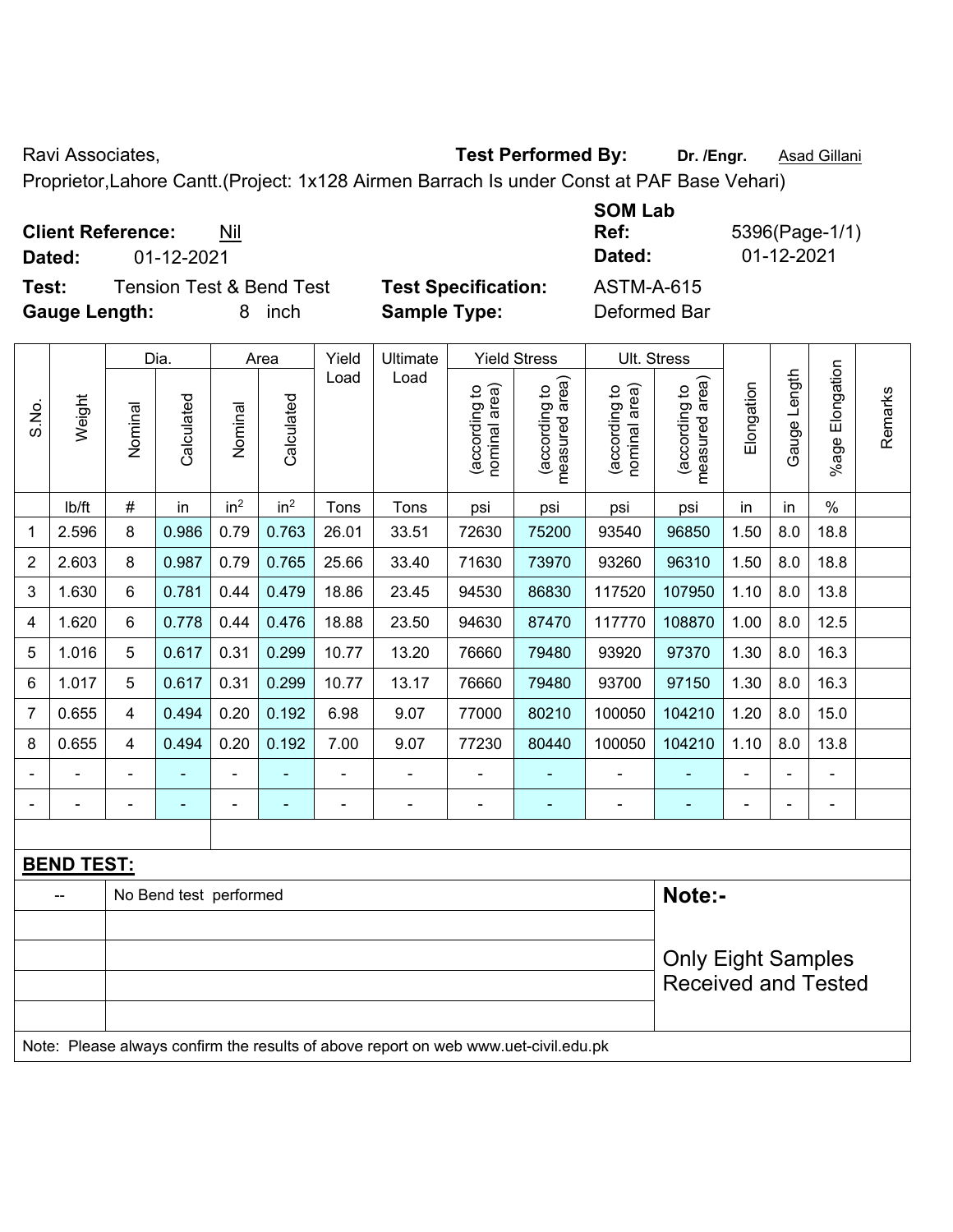Ravi Associates, **Test Performed By:** Dr. /Engr. **Asad Gillani** Care and Contract Contract Contract Contract Contract Contract Contract Contract Contract Contract Contract Contract Contract Contract Contract Contract Contr

Proprietor,Lahore Cantt.(Project:Const Of MRR Site #17 Of 4090 SQN Arifwala at PAF Base Rafiqui)

| <b>Client Reference:</b> | Nil |
|--------------------------|-----|
|--------------------------|-----|

**Test:** Tension Test & Bend Test **Test Specification:** ASTM-A-615 **Gauge Length:** 8 inch **Sample Type:** Deformed Bar

**SOM Lab Ref:** 5397(Page-1/1) **Dated:** 01-12-2021 **Dated:** 01-12-2021

| S.No.          | Weight                                                                              | Dia.                             |                                                        | Area            |                                | Yield                           | Ultimate<br>Load | <b>Yield Stress</b>            |                                 | Ult. Stress                |              |                       |         |                |  |
|----------------|-------------------------------------------------------------------------------------|----------------------------------|--------------------------------------------------------|-----------------|--------------------------------|---------------------------------|------------------|--------------------------------|---------------------------------|----------------------------|--------------|-----------------------|---------|----------------|--|
|                |                                                                                     |                                  | Load<br>Calculated<br>Calculated<br>Nominal<br>Nominal |                 | nominal area)<br>(according to | measured area)<br>(according to |                  | (according to<br>nominal area) | measured area)<br>(according to | Elongation                 | Gauge Length | Elongation<br>$%$ age | Remarks |                |  |
|                | lb/ft                                                                               | $\#$                             | in                                                     | in <sup>2</sup> | in <sup>2</sup>                | Tons                            | Tons             | psi                            | psi                             | psi                        | psi          | in                    | in      | $\%$           |  |
| 1              | 2.605                                                                               | 8                                | 0.988                                                  | 0.79            | 0.766                          | 25.91                           | 33.64            | 72340                          | 74610                           | 93910                      | 96850        | 1.50                  | 8.0     | 18.8           |  |
| $\overline{2}$ | 2.611                                                                               | 8                                | 0.988                                                  | 0.79            | 0.767                          | 25.81                           | 33.40            | 72060                          | 74220                           | 93260                      | 96050        | 1.70                  | 8.0     | 21.3           |  |
| 3              | 1.631                                                                               | 6                                | 0.781                                                  | 0.44            | 0.479                          | 19.01                           | 23.55            | 95290                          | 87540                           | 118030                     | 108420       | 1.10                  | 8.0     | 13.8           |  |
| 4              | 1.638                                                                               | 6                                | 0.783                                                  | 0.44            | 0.481                          | 19.03                           | 23.60            | 95400                          | 87260                           | 118290                     | 108200       | 1.10                  | 8.0     | 13.8           |  |
| 5              | 1.022                                                                               | 5                                | 0.618                                                  | 0.31            | 0.300                          | 10.77                           | 13.25            | 76660                          | 79210                           | 94280                      | 97420        | 1.30                  | 8.0     | 16.3           |  |
| 6              | 1.023                                                                               | 5                                | 0.619                                                  | 0.31            | 0.301                          | 10.83                           | 13.27            | 77020                          | 79320                           | 94420                      | 97250        | 1.30                  | 8.0     | 16.3           |  |
| 7              | 0.655                                                                               | 4                                | 0.494                                                  | 0.20            | 0.192                          | 6.88                            | 8.94             | 75880                          | 79040                           | 98580                      | 102690       | 1.10                  | 8.0     | 13.8           |  |
| 8              | 0.651                                                                               | $\overline{\mathbf{4}}$          | 0.493                                                  | 0.20            | 0.191                          | 6.93                            | 8.94             | 76440                          | 80040                           | 98580                      | 103230       | 0.90                  | 8.0     | 11.3           |  |
|                |                                                                                     |                                  |                                                        |                 |                                |                                 | $\blacksquare$   |                                |                                 |                            |              |                       |         |                |  |
|                |                                                                                     |                                  |                                                        | ÷               | $\blacksquare$                 |                                 | $\blacksquare$   | $\blacksquare$                 |                                 |                            |              | Ē,                    |         | $\blacksquare$ |  |
|                |                                                                                     |                                  |                                                        |                 |                                |                                 |                  |                                |                                 |                            |              |                       |         |                |  |
|                | <b>BEND TEST:</b>                                                                   |                                  |                                                        |                 |                                |                                 |                  |                                |                                 |                            |              |                       |         |                |  |
|                |                                                                                     | Note:-<br>No Bend test performed |                                                        |                 |                                |                                 |                  |                                |                                 |                            |              |                       |         |                |  |
|                |                                                                                     |                                  |                                                        |                 |                                |                                 |                  |                                |                                 |                            |              |                       |         |                |  |
|                |                                                                                     | <b>Only Eight Samples</b>        |                                                        |                 |                                |                                 |                  |                                |                                 |                            |              |                       |         |                |  |
|                |                                                                                     |                                  |                                                        |                 |                                |                                 |                  |                                |                                 | <b>Received and Tested</b> |              |                       |         |                |  |
|                |                                                                                     |                                  |                                                        |                 |                                |                                 |                  |                                |                                 |                            |              |                       |         |                |  |
|                | Note: Please always confirm the results of above report on web www.uet-civil.edu.pk |                                  |                                                        |                 |                                |                                 |                  |                                |                                 |                            |              |                       |         |                |  |